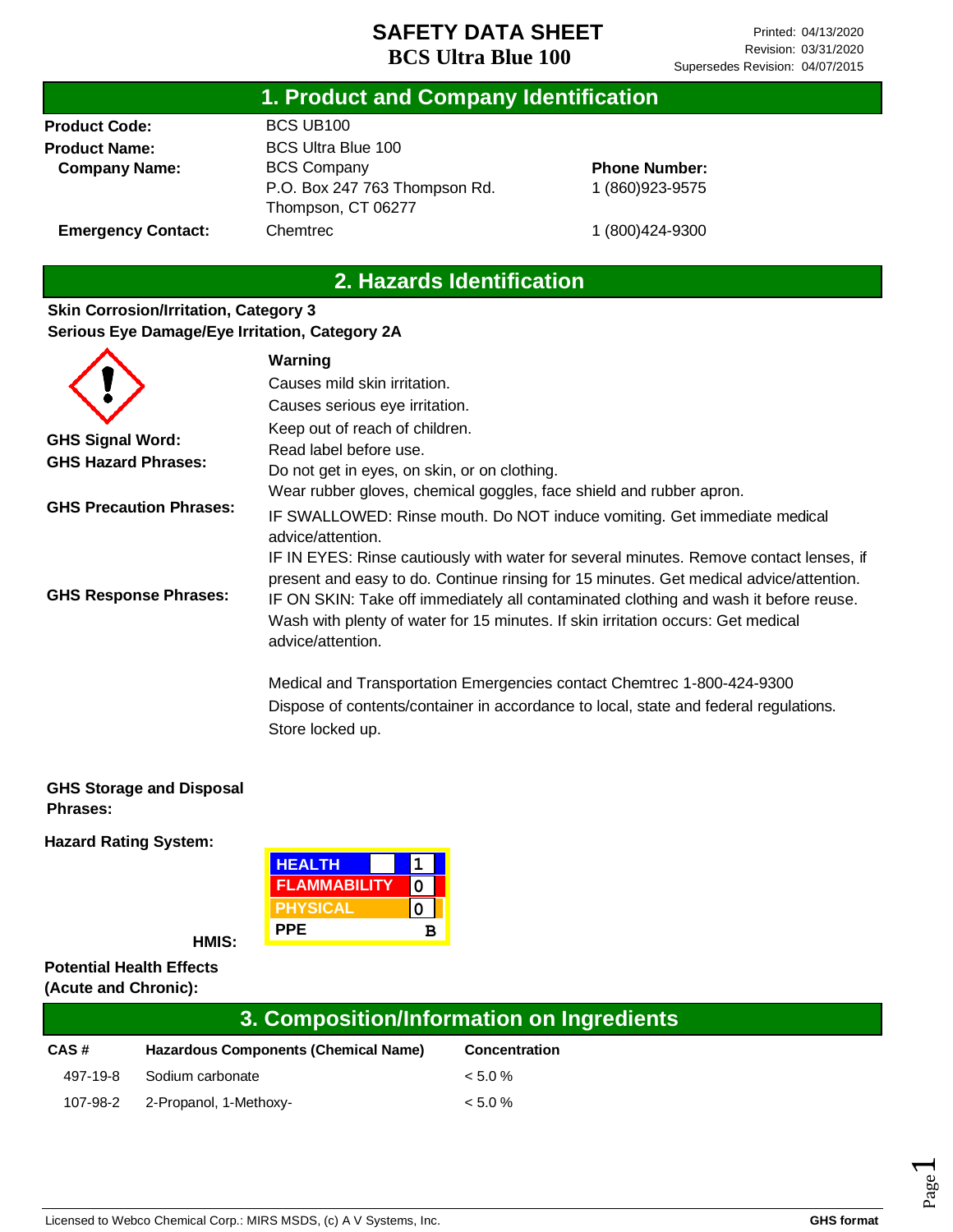|                                                      |                                               | <b>4. First Aid Measures</b>                                                                                                                                                                                                                                                                                                                                                                                                                                                                                                                   |
|------------------------------------------------------|-----------------------------------------------|------------------------------------------------------------------------------------------------------------------------------------------------------------------------------------------------------------------------------------------------------------------------------------------------------------------------------------------------------------------------------------------------------------------------------------------------------------------------------------------------------------------------------------------------|
| <b>Emergency and First Aid</b><br><b>Procedures:</b> |                                               |                                                                                                                                                                                                                                                                                                                                                                                                                                                                                                                                                |
| In Case of Skin Contact:                             | and footwear or wash before reuse.            | Flush thoroughly with fresh, tepid water for 15 minutes. Discard contaminated clothing                                                                                                                                                                                                                                                                                                                                                                                                                                                         |
| In Case of Eye Contact:                              | advice/attention.                             | Immediately flush eyes with large amounts of fresh, tepid water for at least 15 minutes.<br>Hold eyelids open to ensure complete irrigation of eye and lid tissues. Tilt head to the<br>side and irrigate the eye from the bridge of the nose to the outside of the face. Keep<br>run-off from entering the other eye, mouth or ear. Washing eye within the first few<br>seconds is essential to achieve maximum effectiveness. Remove contact lenses, if<br>present and easy to do. Continue rinsing. If eye irritation persists, get medical |
| In Case of Ingestion:                                | into the lungs. Get medical advice/attention. | Do not induce vomiting. Rinse mouth with fresh, Tepid water, then immediately drink 4-8<br>oz. or milk or water. Never give anything by mouth to an unconscious person. If<br>vomiting occurs, keep airways open. Keep head lower than hips to prevent aspiration                                                                                                                                                                                                                                                                              |
|                                                      |                                               | <b>5. Fire Fighting Measures</b>                                                                                                                                                                                                                                                                                                                                                                                                                                                                                                               |
| <b>Flash Pt:</b>                                     | No data.                                      |                                                                                                                                                                                                                                                                                                                                                                                                                                                                                                                                                |
| <b>Explosive Limits:</b>                             | LEL: No data.                                 | UEL: No data.                                                                                                                                                                                                                                                                                                                                                                                                                                                                                                                                  |
| <b>Autoignition Pt:</b>                              | No data.                                      |                                                                                                                                                                                                                                                                                                                                                                                                                                                                                                                                                |
|                                                      |                                               | Suitable Extinguishing Media: Dry chemical, CO2, sand, earth, water spray or regular foam.                                                                                                                                                                                                                                                                                                                                                                                                                                                     |
| <b>Fire Fighting Instructions:</b>                   |                                               | As in any fire, wear a self-contained breathing apparatus in pressure-demand,<br>MSHA/NIOSH (approved or equivalent), and full protective gear.                                                                                                                                                                                                                                                                                                                                                                                                |
| <b>Flammable Properties and</b><br>Hazards:          | No data available.                            |                                                                                                                                                                                                                                                                                                                                                                                                                                                                                                                                                |

|  |  | 6. Accidental Release Measures |
|--|--|--------------------------------|
|  |  |                                |

| <b>Protective Precautions,</b>  | Rubber or neoprene gloves, Safety glasses, Wear chemical protective clothing.                |
|---------------------------------|----------------------------------------------------------------------------------------------|
| <b>Protective Equipment and</b> |                                                                                              |
| <b>Emergency Procedures:</b>    |                                                                                              |
| Steps To Be Taken In Case       | Absorb spill with inert material (e.g. dry sand or earth), and dispose of in accordance with |
| <b>Material Is Released Or</b>  | applicable regulations.                                                                      |
| Spilled:                        |                                                                                              |

# **7. Handling and Storage**

Precautions To Be Taken in For industrial or institutional use only. **Handling: Precautions To Be Taken in**  Keep from freezing. **Storing:**

| 8. Exposure Controls/Personal Protection |                              |                 |                               |                     |
|------------------------------------------|------------------------------|-----------------|-------------------------------|---------------------|
| CAS#                                     | <b>Partial Chemical Name</b> | <b>OSHA TWA</b> | <b>ACGIH TWA</b>              | <b>Other Limits</b> |
| 497-19-8                                 | Sodium carbonate             | No data.        | No data.                      | No data.            |
| 107-98-2                                 | 2-Propanol, 1-Methoxy-       | No data.        | TLV: 100 ppm<br>STEL: 150 ppm | No data.            |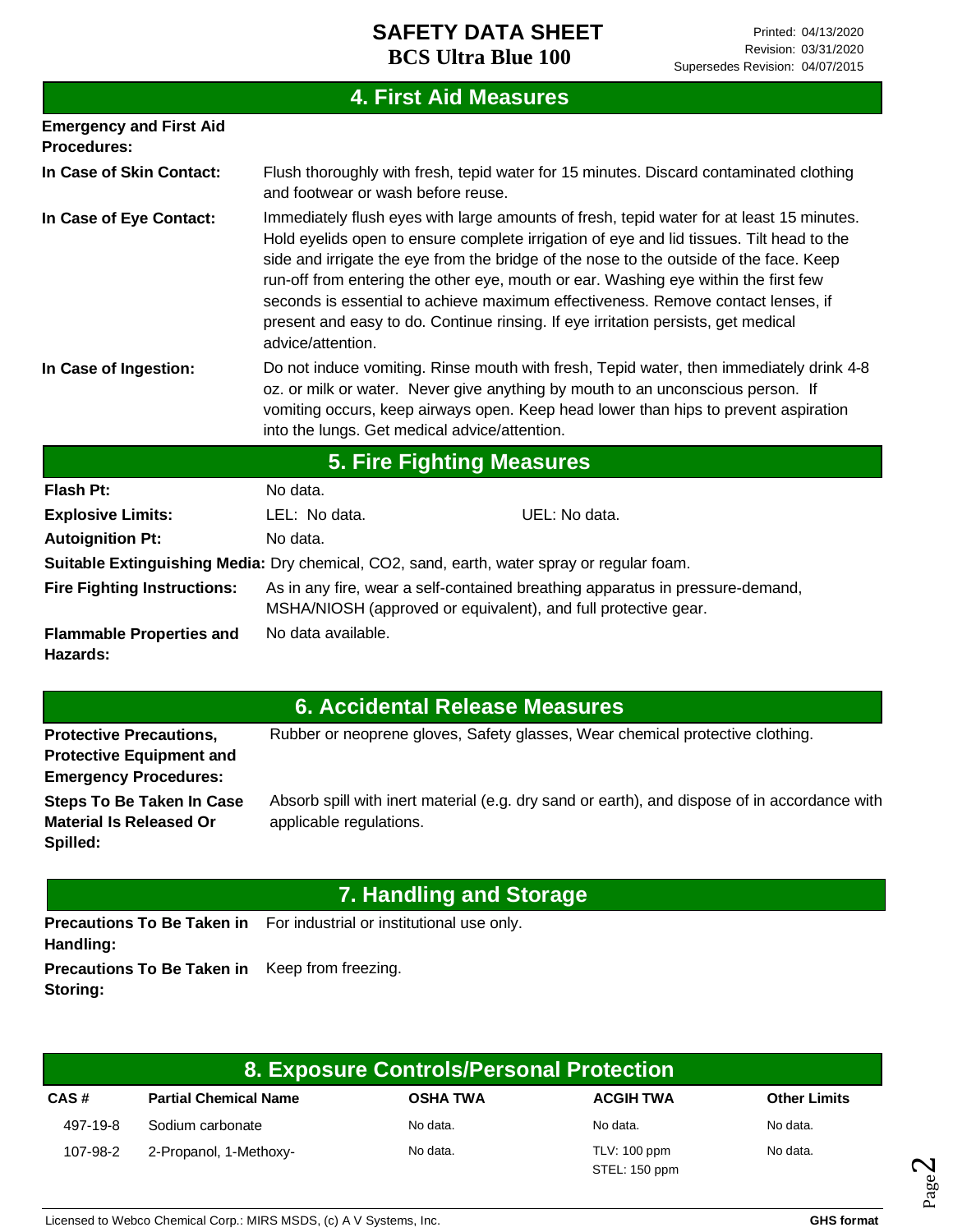**Respiratory Equipment (Specify Type): Eye Protection: Protective Gloves: Other Protective Clothing: Engineering Controls (Ventilation etc.):** A respirator is not needed under normal and intended conditions of product use.

Safety glasses Rubber or neoprene gloves Wear chemical protective clothing. No data available.

| 9. Physical and Chemical Properties                                 |                                                                                                                                                                                            |  |  |  |  |
|---------------------------------------------------------------------|--------------------------------------------------------------------------------------------------------------------------------------------------------------------------------------------|--|--|--|--|
| <b>Physical States:</b>                                             | [X] Liquid<br>[ ] Solid<br>[ ] Gas                                                                                                                                                         |  |  |  |  |
| <b>Appearance and Odor:</b>                                         | Appearance: Blue Liquid<br>Odor: Lemon odor.                                                                                                                                               |  |  |  |  |
| <b>Melting Point:</b>                                               | No data.                                                                                                                                                                                   |  |  |  |  |
| <b>Boiling Point:</b>                                               | No data.                                                                                                                                                                                   |  |  |  |  |
| <b>Autoignition Pt:</b>                                             | No data.                                                                                                                                                                                   |  |  |  |  |
| <b>Flash Pt:</b>                                                    | No data.                                                                                                                                                                                   |  |  |  |  |
| <b>Explosive Limits:</b>                                            | LEL: No data.<br>UEL: No data.                                                                                                                                                             |  |  |  |  |
| Specific Gravity (Water = 1): No data.                              |                                                                                                                                                                                            |  |  |  |  |
| Vapor Pressure (vs. Air or<br>mm Hg):                               | No data.                                                                                                                                                                                   |  |  |  |  |
| Vapor Density (vs. $Air = 1$ ):                                     | No data.                                                                                                                                                                                   |  |  |  |  |
| <b>Evaporation Rate:</b>                                            | No data.                                                                                                                                                                                   |  |  |  |  |
| <b>Solubility in Water:</b>                                         | 100                                                                                                                                                                                        |  |  |  |  |
| <b>Percent Volatile:</b>                                            | No data.                                                                                                                                                                                   |  |  |  |  |
|                                                                     | <b>10. Stability and Reactivity</b>                                                                                                                                                        |  |  |  |  |
| <b>Stability:</b>                                                   | Stable [X]<br>Unstable [ ]                                                                                                                                                                 |  |  |  |  |
| <b>Conditions To Avoid -</b><br>Instability:                        | Avoid handling conditions which may allow for leaks and spills of this material. Do not<br>permit personnel to handle this product without proper training and/or protective<br>equipment. |  |  |  |  |
| Incompatibility - Materials To No data available.<br>Avoid:         |                                                                                                                                                                                            |  |  |  |  |
| Hazardous Decomposition Or No data available.<br><b>Byproducts:</b> |                                                                                                                                                                                            |  |  |  |  |
| <b>Possibility of Hazardous</b><br><b>Reactions:</b>                | Will occur $\lceil \quad \rceil$<br>Will not occur $[X]$                                                                                                                                   |  |  |  |  |
| <b>Conditions To Avoid -</b><br><b>Hazardous Reactions:</b>         | No data available.                                                                                                                                                                         |  |  |  |  |